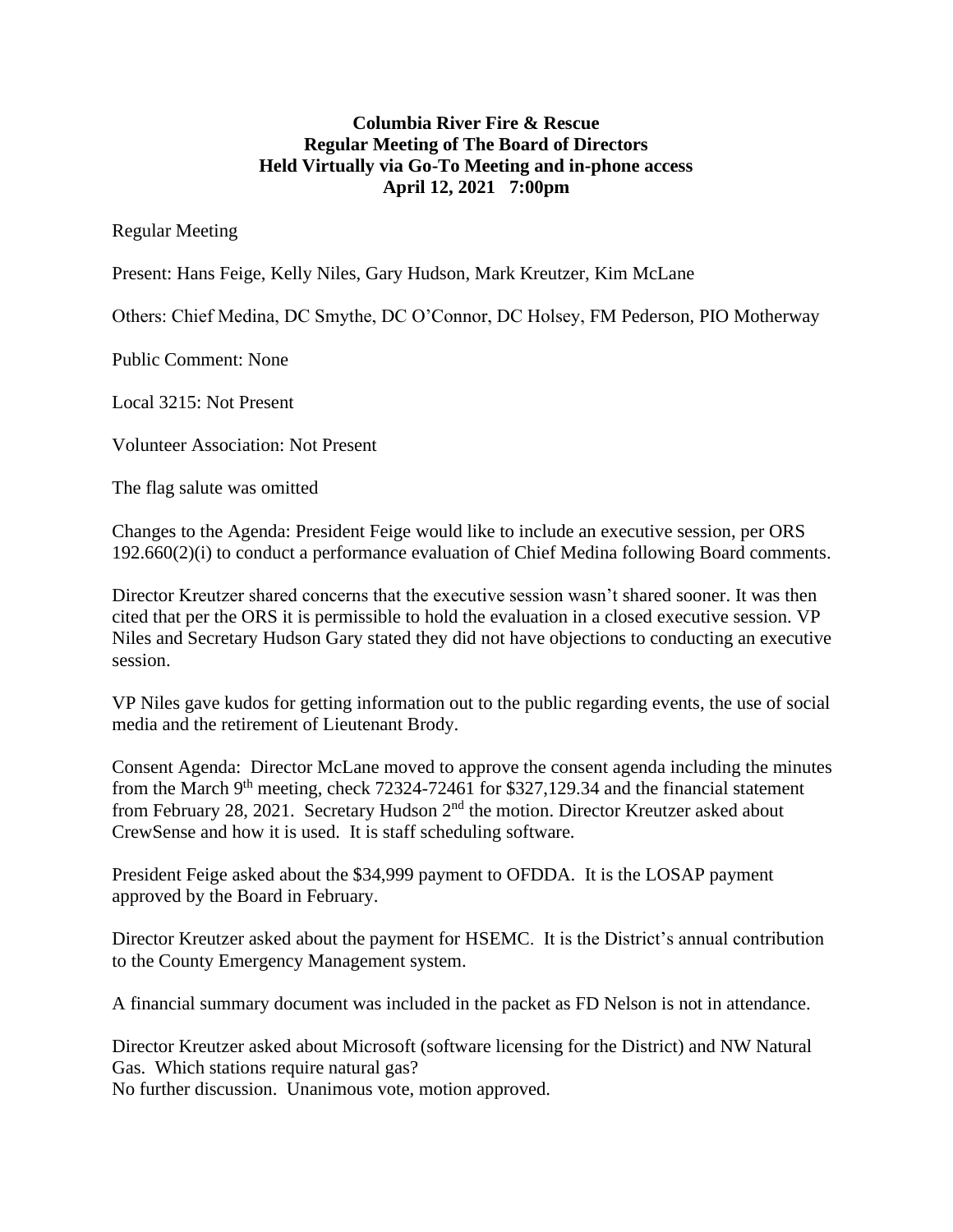## Chief Reports:

Chief Medina gave kudos to volunteers Wacker, Anderson, Malone and Parshall. FF Ben Uhl also received several certifications recently. Captain Gorsuch completed his Bachelor's degree and FF Jim Christiansen received additional fire investigation certifications. He also commended FM Pedersen for finding an arson suspect from a fire in Rainier.

Fernhill siding is now complete. Goble should be done by the end of the fiscal year. HB476 is going to Rainier. There is also a 2 year extension for the Community Paramedic position.

VP Niles stated well done. All the things to better serve the public are important. President Feige appreciates their inclusion in the report as well.

Virtual meetings to continue due to changing County health restrictions.

Chief Smythe included a detailed report demonstrating the assets the District has sold via Govdeals. Over \$102,000 has been received by the District since 2018. Great job, Chief Smythe.

Old Business:

- A. Friday, April 30, 2021 Budget Committee meeting, via GoTo Meeting at 6:30 pm.
- B. Miscellaneous
	- a. None

New Business:

- A. Agenda Item: Cardiac Monitor Cases
	- a. Director McLane moved to approve. VP Niles 2<sup>nd</sup> the motion.
	- b. There was discussion about the need for cases to protect the new monitors that were approved in January. The total cost of the project is still below budget.
	- c. No further discussion
	- d. Unanimous vote, motion approved.
- B. Miscellaneous
	- a. FD Nelson is receiving her Master's degree this evening. Extreme gratitude was given for all she does. No additional discussion on the financial packet.

Board Comments:

VP Niles sees the District moving in a positive direction.

Director McLane echoed VP Niles sentiments and said all the achievements the District is working towards are fantastic.

Secretary Hudson gave congratulations and good job to everyone on their achievements.